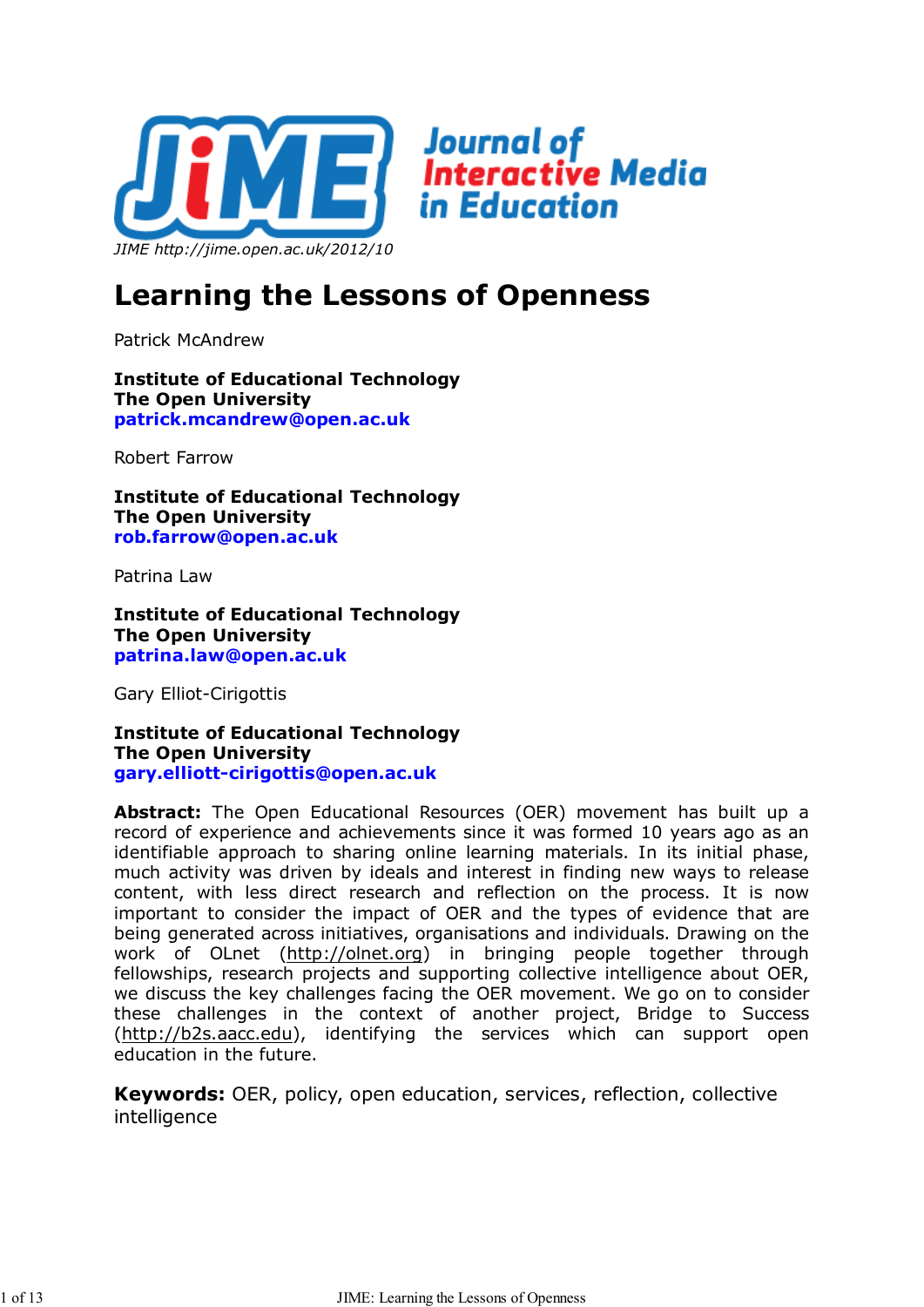# **Introduction**

A more open approach to learning is changing the way in which education systems operate and has the potential to change how people learn (McAndrew, 2010). Where content is released freely in a way where it can be reused and reworked, OER offers the promise of major changes. As Mike Smith of the Hewlett Foundation declared:

'OER connects "education for all," the UN's millennium goal that calls for everyone in the world to have a basic education by 2014, with the goal of closing the digital divide' (Smith and Casserly, 2006).

The promise that is aspired to in the foundational work on OER is now recognised in actions taking place across the world. However, wide interest is not enough in itself to build new approaches and collaborations. We also need to understand what appears to be working and what effect innovations have on organisations and on learners. The world of OER is one where we need to monitor activities and spot the actions that people are taking and examine their impact, and to research the ways to design, measure and use resources in a more open way. Essentially, education needs to ensure that it also moves from "closed innovation" based on controlling ideas and being first to act, to more shared and collective "open innovation" where recognition is given to using internal and external ideas with the realisation that research does not need to originate with an organisation or individual for them to profit from it (see Chesbrough, 2003 for a summary).

*OLnet* has applied that collective approach in offering a programme of fellowships, research actions and collation of evidence to address the need for greater sharing of research findings alongside the sharing of educational resources. Since 2009 nearly 30 *OLnet* fellows have been supported to work directly with *OLnet*, eight research strands have been developed, with lessons and challenges brought out and refined through a process of mapping the overall landscape and capturing real-world communication about the OER landscape. This has helped us prepare for a further stage of collective activity to apply openness in education.

The challenges are described below, together with examples drawn from *OLnet* and from the actions that are taking place more broadly. Open approaches are advancing rapidly, so we do not see these challenges as static (nor of purely academic interest). We examine a practical example drawn from the *Bridge to Success* project, which needed to provide open resources into a new context in a short period of time. Reflecting on the experience of applying open approaches leads though to a description of the type of services that may need to be put in place to meet the key challenges in a diverse variety of contexts.

## **The Key Challenges of OER**

One of the significant achievements of the *OLnet* project in its final year has been the identification and ratification of a new set of key challenges for the OER movement through the OER Evidence Hub (OER Evidence Hub, 2012; De Liddo et al., 2012). Earlier work (including analysis of reports from previous recipients of funding from the Hewlett Foundation under their OER programme) had identified key areas and themes which were used in the creation of the collective intelligence data model. In turn, the seeded content on the Hub, consisting of such items as literature studies, news articles, journal papers, presentations, and anecdotal evidence, was analyzed and classified to generate ten key questions. The resulting list was circulated back to the OER community for comment and refinement (De Liddo, 2011). This validation process led to an extended list of twelve key challenges. In addition to demonstrating the OER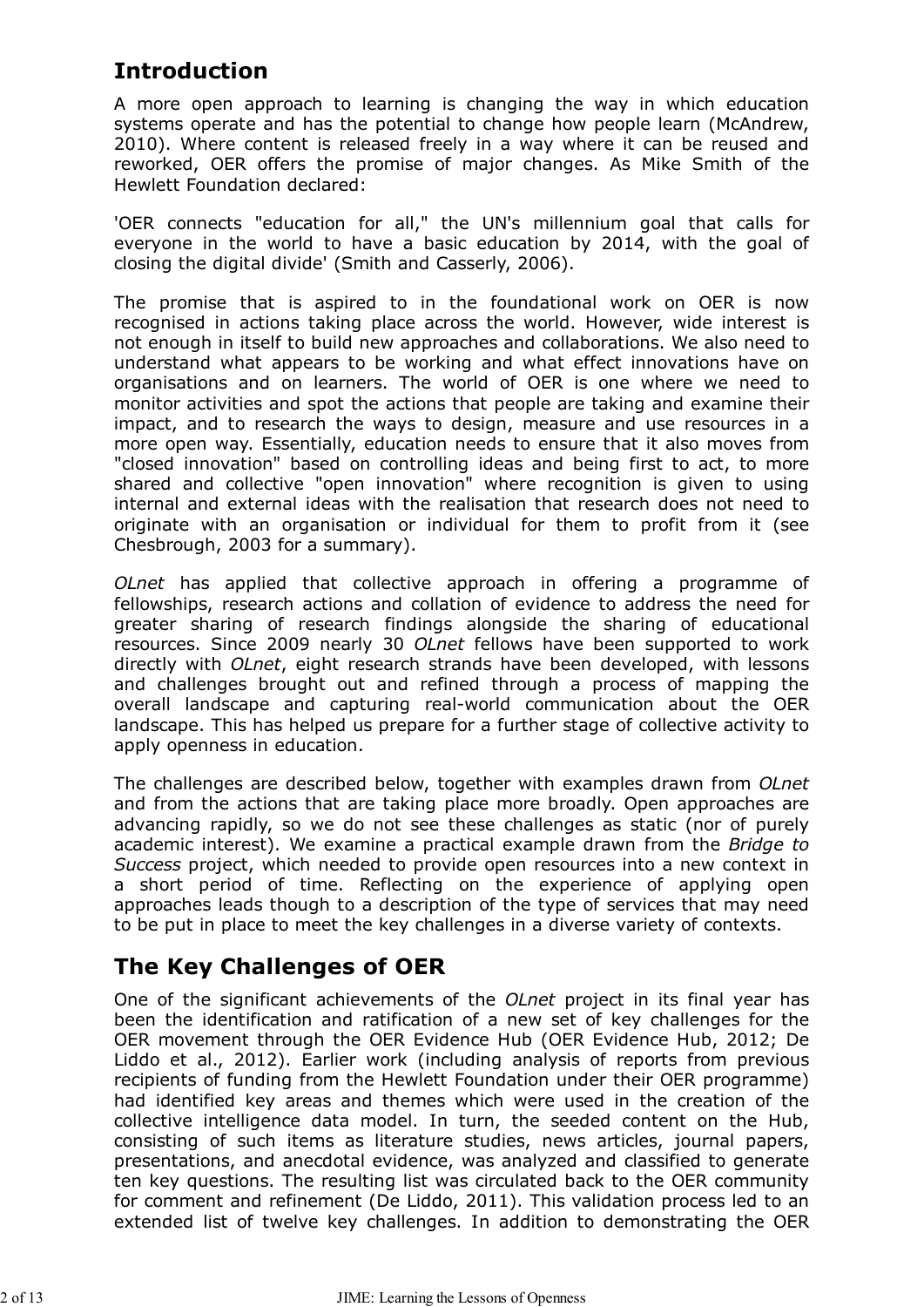Hub as a tool for collecting and making sense of research data, this list of key challenges provides a valuable way of framing achievements and future challenges.

#### *1. Technologies & infrastructure needed/in place to help the OER movement.*

Many technology-driven solutions now present themselves to the aspiring OER educator, including tools for improving discoverability through search engine optimization and metadata; for publishing content and assessing learning. Broadly, we distinguish specific solutions that are designed to support OER from wide-access systems designed for other purposes that have been appropriated for use in education and learning. In the first category of specific solutions to the OER challenge examples we find open learning environments (OpenLearn, 2012), repositories and authoring systems (Connexions, 2012), tools for finding and reusing content (OERGlue, 2012), platforms for running courses (P2PU, 2012) and social tools (OpenStudy, 2012). For example, OpenLearn's LabSpace provides its facilities to all users and allows downloading of content, uploading content, setting up learning clubs, building paths, journals, forums, videoconferencing and more as a fairly comprehensive approach to the needs identified by OpenLearn during 2006-2008. Since then it has proven its value in supporting other projects that need such a space, but has too much complexity for individual users. An example of a service that concentrates on solving one problem is OpenStudy which allows learners to talk to other learners about topics raised by OER. By offering other sites the opportunity to embed or link in to a unified place for discussion OpenStudy gives learners the critical mass of people talking about the subject in which they are interested (Ram, Ram & Sprague, 2011). In the second category of accidental OER software can be found such services as Slideshare, scribd, YouTube, iTunesU, and Flickr (which have become an important part of OER practices). These were developed to meet other needs but have emerged as good places for sharing and with a strong community of educational users. Some of these also now help to spread the openness message through their support for Creative Commons (CC) licences.

A specification for a single "ideal" platform for the providers of OER would be to offer multiple content input and multiple content output formats, supported by clear licensing, tracking all use of content, providing easy tools for customisation and sharing back, enabling very easy resource discovery, revealing the options for how the resources are intended to be used and how they actually are used. One of the key requirements for OER for the user is its "invisibility" as part of the range of resources. This means that OER needs to be flexible and seamless across relevant content and assessment as required, integrated into both curriculum and the learning experience. Equally, OER as a concept has shown that it can be part of a diverse ecosystem of emergent solutions.

#### *2. Creating appropriate assessment/evaluation models and practices for OER*

One of the challenges facing the OER movement is finding an effective way of integrating learning analytics into assessment (Lovett *et al*., 2008). Tackling this challenge could enable many of the beneficial aspects of Open Learning by offering alternative ways to demonstrate learning that are independent of particular sources or methods. Wiley (2011) suggests that a bank of assessment (sometimes termed Open Assessment Resources - OAR) could be established that is at such scale and range that individual challenges can be proposed to suit almost any situation. Steps toward this may be to build different pedagogical patterns of assessment tasks that encourage individuals to take control of their own learning. An automated approach to marking assessments risks over simplification and may miss the actual challenge of learning, or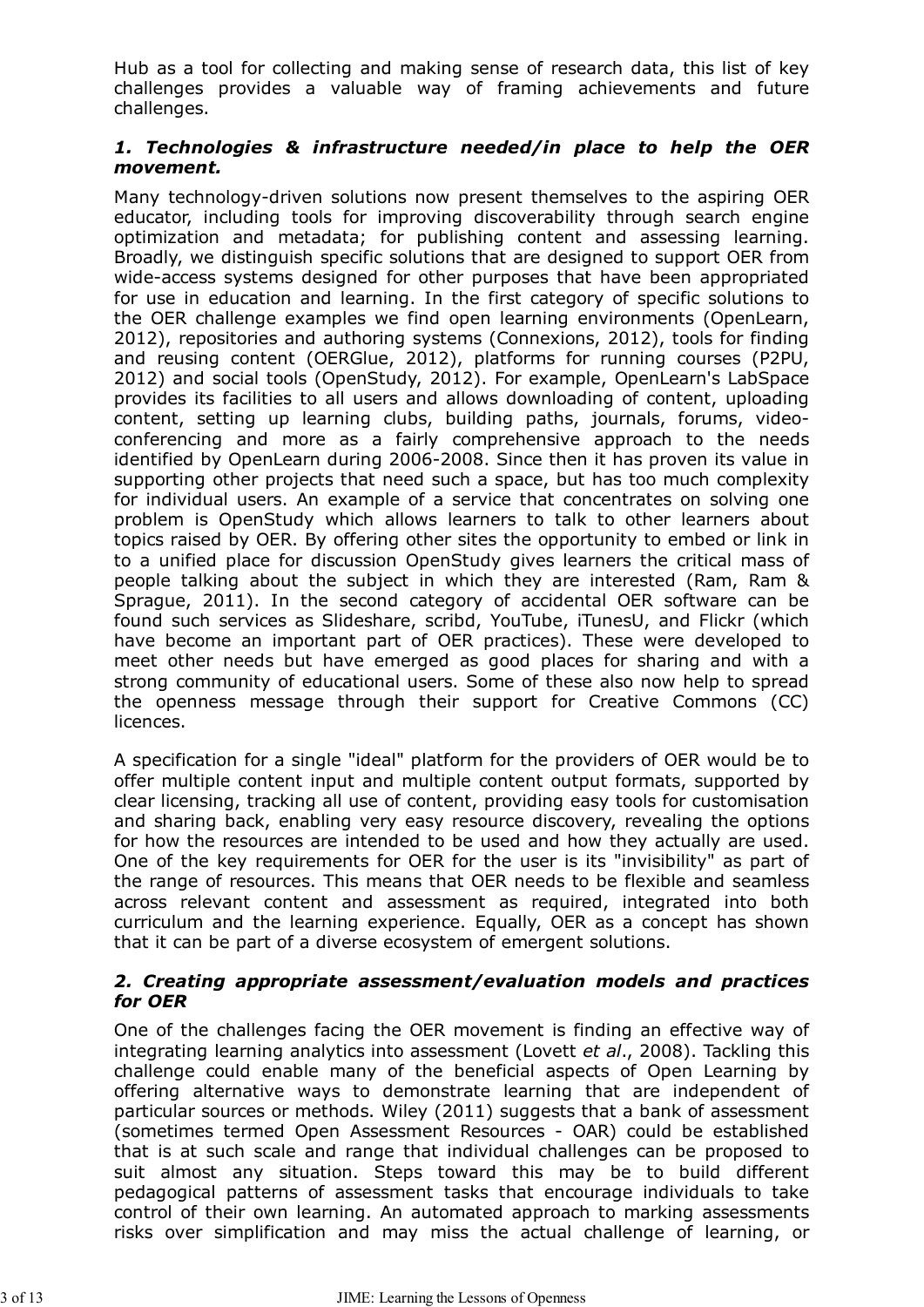alternatively require an abundance of worked answers so the difficult but essential learning process of facing the challenge is missed out. A long history of tutor-based assessment has shown that good feedback is more important to the student than the raw mark, and that such feedback is typically time consuming to produce and hard to support.

In assessing and evaluating learning the issue is not so much the production of "open" content, but how to connect the wide range of existing content through to learning activities. Learning is a complex process, and the acquisition of new knowledge and skills is often challenging. The gratification of the learner may be delayed until a solid grounding for building further knowledge is available. Assessment driven learning may be an artefact of existing requirements for proof of learning (Taras, 2002) whereas assessment has a potentially stronger role in helping learning meet authentic needs, particularly in informal contexts. Openness in education offers new opportunities for learners to take responsibility for their own educational experiences (Deimann & Farrow, 2012). The addition of external assessment can act as a catalyst to turn intentions into motivations and structure them into learning activity, and in the concept of badges (Mozilla, 2012) a hybrid of activity and reward is starting to appear.

#### *3. Institutional policies for the promotion of OER*

As take up of OER becomes more widespread then the decisions made to support them and share the ways forward need to be shared and understood. The "policy" level can be a very efficient way forward by setting an agenda towards which openness works. At the institutional level this can be important to help cross the chasm between isolated innovation and the mainstreaming of innovative approaches.

The last year has seen some important policy developments for OER, with a number of national and federal bodies moving to legislate in support of OER. Notable examples include the OER K-12 Bill in the USA, the São Paulo Department of Education's mandate for BY-NC-SA licences on educational materials, the Indonesian Ministry of National Education's mandate for open textbooks, and the OER movement in South Africa. Political changes like these reflect the growing momentum behind the view that "all publicly funded resources are openly licensed resources" (Wiley, Green & Soares, 2011). Similarly, at the World OER Congress held at UNESCO, Paris in 2012 a range of international measures to promote and further the reach of OER - including ways to build capacity, think strategically about OER, and foster effective alliances for strategy and research - were endorsed (UNESCO, 2012). Evidently, initiatives like these have the potential to increase the push for policy setting at national and institutional levels.

In broad terms, policymaking that changes goals and metrics can have an important scaling effect. However, it should be recognised that policies are limited as tools for promoting innovation. Indeed, those who innovate may well be those who do not feel bound to restrictions of policy and find ways around them. Policy can also be linked to contexts, and so the sharing of the policies themselves is of more limited value than might be hoped. OER communities are diverse, and policies need to reflect different cultures and needs just as repackaged OER must be appropriate to context. Policy is also susceptible to being reversed by changes to that policy, such as nearly occurred with the TAACCCT Federal Grant Program (Keller, 2011). While some policymakers are contributing to frameworks that support OER as it goes mainstream, others may attempt to ameliorate changes to existing business models. Copyright remains a contentious issue, and anti-piracy bills similar to the proposed Stop Online Piracy Act (SOPA, 2011) could still have an adverse effect on sharing.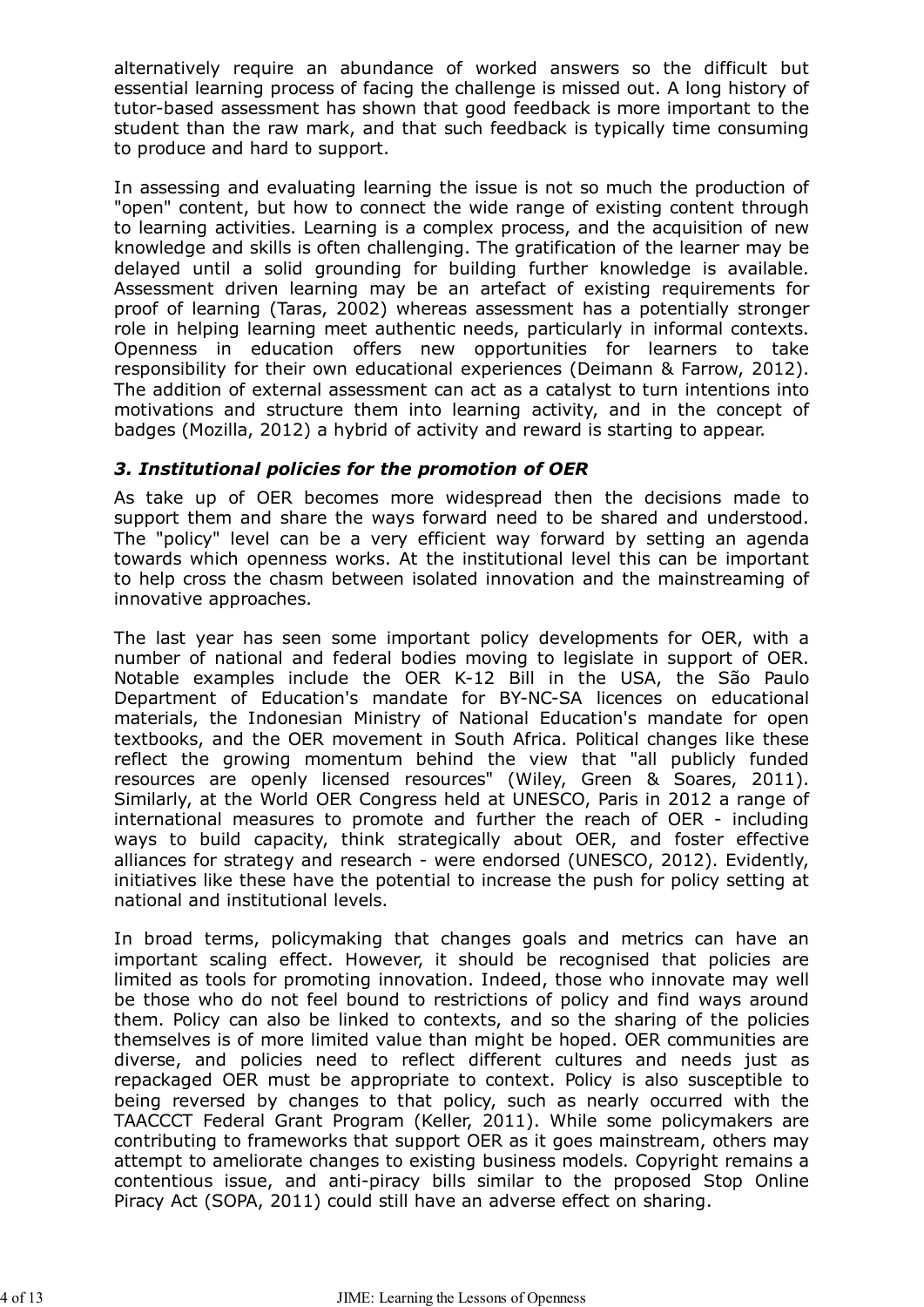#### *4. What evidence is there of use (and re-use) of OER?*

While finding evidence about the use of OER remains a challenge, it can be argued that a clearer picture of the world of OER is coming into focus (McGill et al., 2012). The OER Evidence Hub, as part of the work of Olnet, is pulling together data from a range of sources to support the arguments of the OER movement. Although by its very nature OER use is often difficult to analyze, OER projects need to do a better job of recording successes and providing evidence about reuse and re-appropriation.

Any lack of reliable evidence might be viewed in one of three ways: that there is in fact little reuse; that there is reuse but it is not visible; or that the accepted definition of reuse is not a useful one and we should focus on value to the user rather than be concerned with labelling particular instances of activity. We need to encourage the use of learning materials which allow for attribution when content is remixed or repurposed. Tools like OER Glue have shown how digital platforms can support the process of creating, evaluating and linking OER into course structures. But designing courses for re-use requires a culture of sharing and collaboration (Ossiannilsson & Creelman, 2011). Technological solutions alone will not be sufficient; for OER to become truly mainstream educators need to adopt a more positive outlook to using and sharing educational resources.

#### *5. What can be done to improve OER sustainability?*

Governmental bodies are increasingly funding OER on the grounds that the public should have access to research and educational materials which they have funded through taxes. This is a big step forward from a policy perspective, but there remains a danger that this kind of funding will be reduced as OER curricula are fleshed out and legacy OER grow. While OER advocates may be winning arguments about the best way to spend public money on educational materials, the long-term sustainability of OER remains the focus of research. The majority of OER are still produced by philanthropists, colleges themselves, and the efforts of faculty (Hampson, 2011). Dependence on philanthropy is unsustainable, and runs the risk of affording donors too much influence over curriculum production. As financial pressure on (especially higher) education increases, faculty may feel that the extra efforts of producing OER are unwarranted while educational institutions are unlikely to reallocate funding for OER production from other areas. This is countered in examples of successful implementations at relatively low cost and with identified benefits to the institution (McAndrew et al., 2009).

It's important to distinguish issues of sustainability from questions about business models. If we treat sustainability purely as a problem raised by the "free" element then we overlook the fact that sustainability often depends on recognising those benefits brought to other parts of a business or indeed broader benefits to the overall ecosystem of education.

#### *6. Copyright and licensing*

A range of Creative Commons licenses have been firmly associated with openness and OER for some time now, and in light of recent policy successes it might be tempting to think that the licensing problem is solved. Indeed, in many contexts and scenarios, highly effective licensing arrangements are already in place. The preferred use of a non-commercial clause by some providers of OER can cause confusion to organisations that wish to reuse as to what is or is not commercial use. For most situations a less restrictive license will help achieve aims of access and reuse. The CC-BY license does not restrict the commercialization of "open" content (Green, 2011) extending the range of those who can become involved in using OER. Commercial providers (including Apple and Amazon) have shown interest in the e-book and textbook markets, using the savings made through digital textbooks to preserve market share.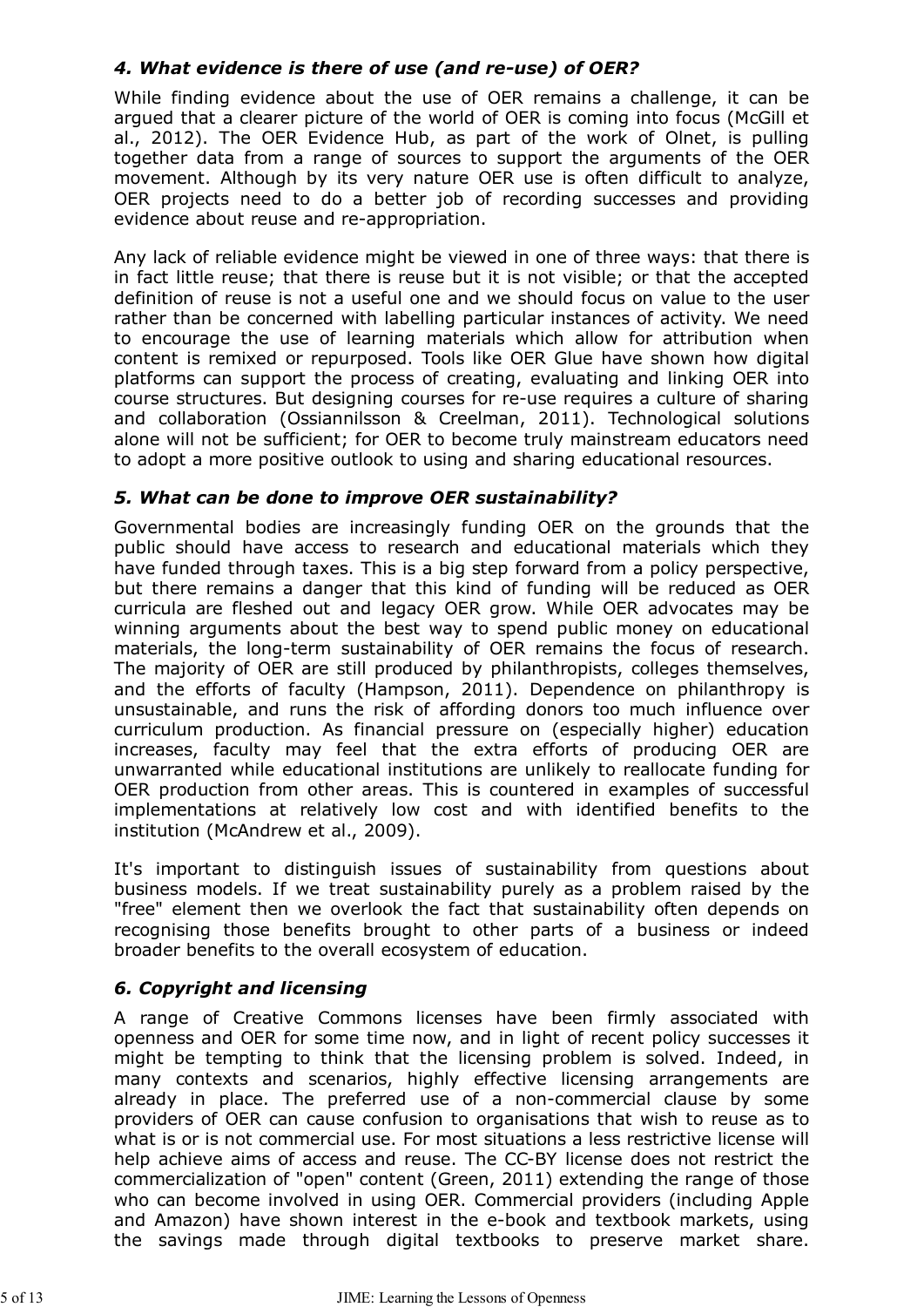Advocates need to continue to make the argument that e-textbooks and open textbooks are fundamentally different, and that subtle differences in licensing agreements can have profound implications.

#### *7. What are the costs and benefits of using OER in teaching?*

One of 2011's most visible interventions in the world of OER was the impact on school and college textbooks in the USA. Through initiatives like Utah Open Textbook, Students PIRGs Textbook Rebellion and the \$5 Textbook, college students were able to experience the significant cost savings offered by OER. Textbooks normally costing hundreds of dollars can be provided for free online or between \$5 and \$30 for physical copies, resulting in wider student participation and improved access. More recenty still, Massively Open Online Courses (MOOCs) have demonstrated the ability to deliver education to large numbers at low cost. As Daniels (2012) notes, this could lead to a general trend towards deflation in the cost of education.

Further research is needed into the ways in which the shift to OER can support deeper learning while contributing to cost savings. OER also has the potential to change the learning experience itself, especially in terms of supporting formal, institutional learning and informal, often self-directed learning. Open material designed for open learning, such as that from The Open University's courses published on the OpenLearn website can be used to support the broad spectrum of subjects taught at undergraduate level. The OER university initiative (Witthaus, 2012) has proposed a collaborative approach to providing accreditation for such learning at much lower cost to the institution and to the learner.

#### *8. Promoting and advocating educational methods which use OER*

2011 was a successful year for OER advocacy, with important breakthroughs in a number of areas (particularly policy). The successes of the OER Advocacy Coalition are in part due to a diverse team of advocates working effectively across political and geographical borders to build communities, co-ordinating and sharing their activities (Google, 2012).

While this advocacy movement has raised awareness of OER and made a significant impact on policymakers, it should be noted that commercial publishers and other interested parties continue to make attempts to ameliorate legislation which supports OER. There remains a crucial role for individual acts of advocacy which can spread the OER message into new areas of application in teaching, learning and research. However, staff carrying out existing roles will typically lack direct incentives to contribute to OER. The demands of OER production can be seen as extra work and there can be a reluctance to share intellectual property other than in accordance with traditional forms of dissemination. Institutions need to take a lead with developing skills in instructional design and educational technology among staff in all faculties, though there remain questions around how best to engage and incentivise.

#### *9. How do we ensure OER is of high quality?*

Ensuring that educational materials are of sufficient quality - and indeed, what exactly we mean by 'quality' is a central activity for all those involved in learning and teaching (Seymour, 1992). The OER movement has traditionally had to defend itself from the accusation that openness necessitates a loss of quality, and in so doing has raised the question of whether standardized quality measures are appropriate for  $21^{st}$  century pedagogies. While all educational materials must meet accepted quality standards, it should be noted that the so-called "quality" problem is not unique to OER; rather, OER partakes of it on account of being *educational*. Furthermore, the uptake in OER use is indicative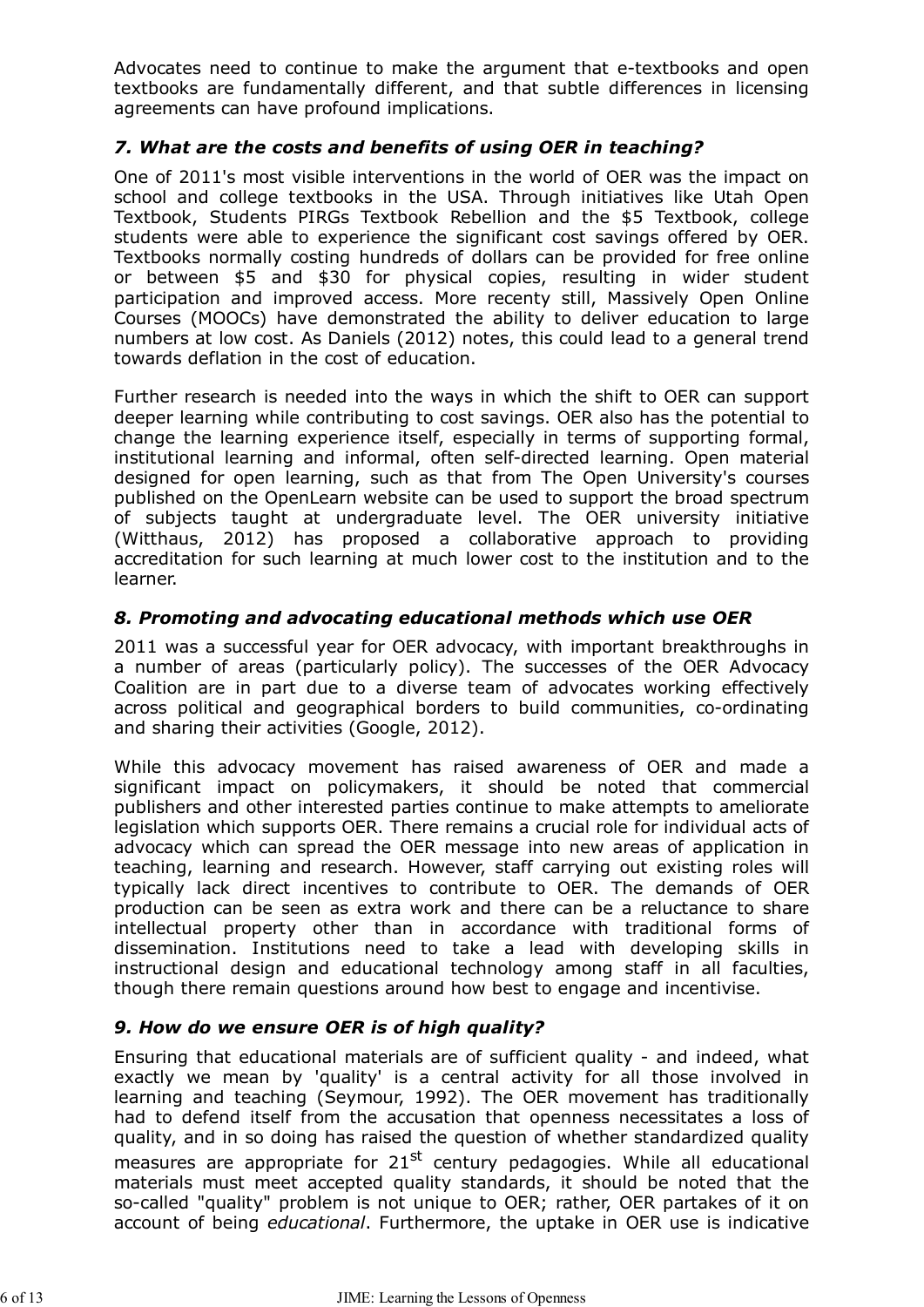of a growing acceptance of the idea that OER are not necessarily of a poorer quality than commercial equivalents.

There is also evidence to suggest that OER are challenging accepted notions of quality through developing and implementing resources which are more relevant to the way that learners will engage with curricula in the future (OPAL, 2012). Traditionally, the production of educational resources was restricted in terms of both production and consumption. OER, by contrast, can be produced through frameworks in which "various types of stakeholders are able to interact, collaborate, create and use materials and processes" (Kanwar, Balasubramanian and Umar, 2010). Hence, under the open model it is not only scholars who assess the quality of OER.

#### *10. Creating the right culture of learning and teaching to improve OER adoption*

In some ways this challenge is the mirror image of the issue of advocacy, since it concerns the attitudes and values of educators *in situ* rather than at the removed level of policymaking. Many state education agencies now have offices devoted to identifying and using OER and other digital resources in their states. To help states, districts, teachers, and other users determine the degree of alignment of OER to the Common Core State Standards (which provide benchmarks for student learning in a variety of contexts; CCCS, 2012) and to determine aspects of quality of OER, Achieve has developed eight rubrics in collaboration with leaders from the OER community (Achieve, 2011). In Europe, the OERTest project has provided a series of briefing papers for OER assessment and good practice (OERtest, 2011). P2PU is currently developing a model which wraps assessment around the content it provides, effectively embedding it within the OER itself. The P2PU model also provides volunteer tutor support to learners in a cohort (P2PU, 2012).

#### *11. Improving the value and impact of OER research*

While there remains a considerable number of scholars who are sceptical about the value of open research, open systems of peer review and open access publishing are becoming accepted, with many academics expressing frustration with existing models (see Boyd, 2008). Although open educational practices can disrupt established patterns of action, an ascendant "culture of openness" is promoting cross-fertilization of ideas between different stakeholders and opening up new opportunities for research collaboration (Nielsen, 2011). Research on openness can thus itself be a catalyst for change. The *OLnet* project has acted as an exemplar for a culture of networking and openness towards OER adoption, supporting a number of fellowship schemes and building closer links between institutions and individual educators in discovering new ways to network and research in an open world. Through its work in this area, *OLnet* has shown one way of raising the profile and visibility of research into openness in education.

#### *12. Improving the range of participation through OER*

Widening participation in education remains a core driver of the OER movement, and each of the other challenges can be understood as attempting to improve access. There have been encouraging policy developments, and considerable progress has been made in the USA with student textbooks over the last year. There remain, of course, significant barriers to OER, including discoverability, publishing models, technical standards and lack of relevant skills. Nonetheless, around the world there is a growing recognition that OER can make a real difference to access. Teacher Education in Sub-Saharan Africa (TESSA, 2012) brought together teachers and teacher educators from across Africa, offering a range of OER materials in four languages to support school based teacher education and training. It provides a good illustration of how OER itself can be a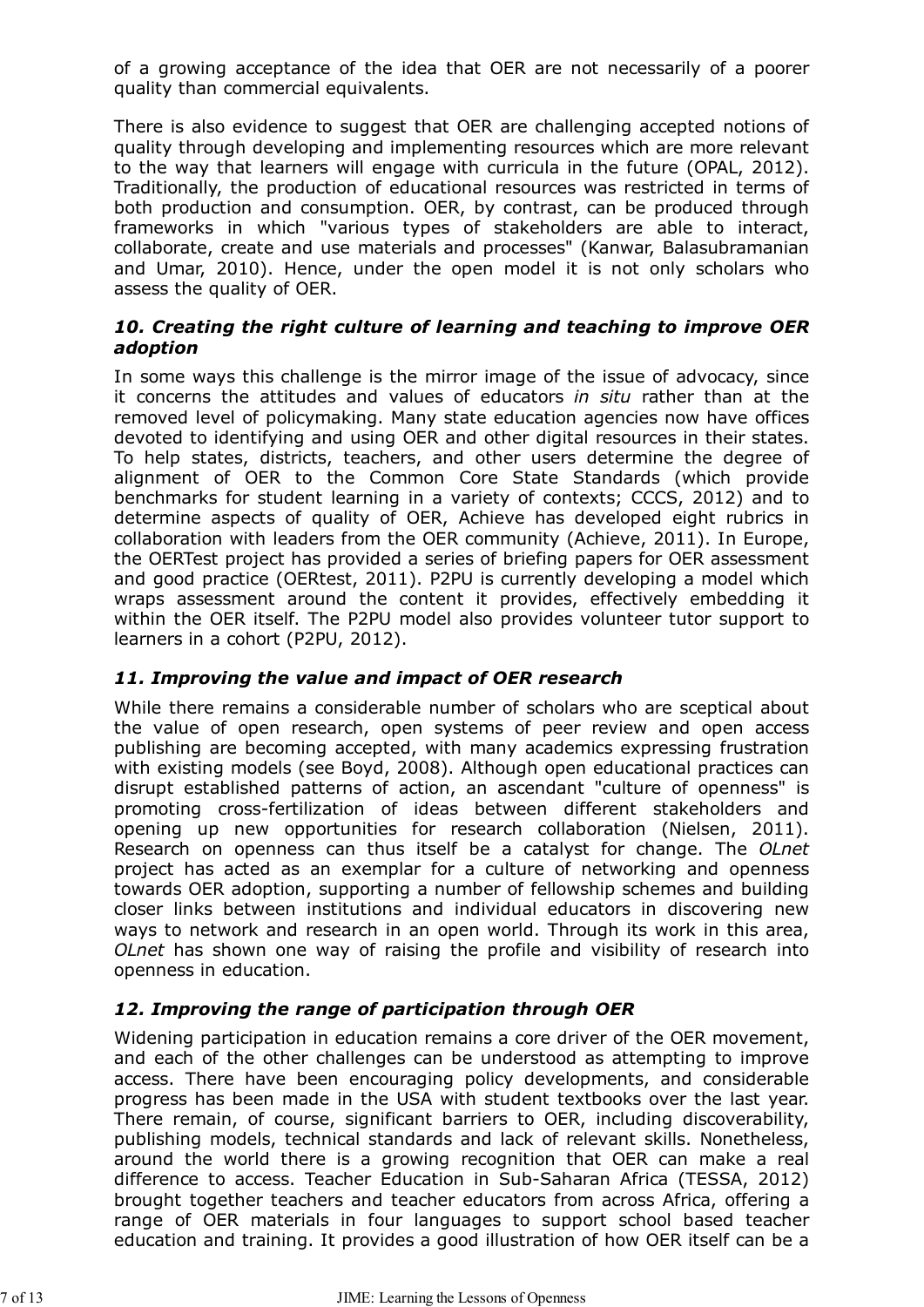route to improving participation and widening access by crossing cultural or geographical boundaries.

### **Meeting the Challenges: a Case Study**

The *Bridge to Success* project (B2S, 2012) offers a good example of how many of these challenges arise in practice. By reflecting on the services that need to be provided to such a project we can help share experiences and prepare for the needs of similar OER projects. The B2S project aimed to introduce content and approaches already applied at The Open University to the US Community College context (Law *et al*., 2012). The courses were designed to help learners prepare to enter degree level courses and had been demonstrated to be effective in improving attainment for students who lacked the standard qualifications for higher education study. Two courses were selected and these are now available in new versions as "Learning to Learn" and "Succeed with Math". The courses were not previously fully available as OER and indeed had been designed around print and telephone support models to meet the original target audience.

The challenges can usefully be divided into four categories, each containing three challenges. First, there are the challenges of **preparation**: licensing, technology and access. These have potential solutions and so can primarily be addressed through a process of selection, and will be discussed in more detail below. Second, there are three **common issues** for learning: quality, sustainability, and reuse. These are a hybrid between applying existing processes, such as in B2S the use of the *Quality Matters* framework already in place in the partner Community Colleges, and of considering the specialised concerns of openness. The third are areas for current **research**: cost/benefit, impact of the research and policy. These become the focus of the reflection and approach to evidence within the project itself. The fourth category includes the **emerging** areas of advocacy, culture and assessment. These are not so much the focus of B2S itself but are very much part of the rationale for the OER movement of which it is a component. B2S contributes through take-up, demonstrating ways in which openness aids flexibility and take-up, crossing cultural boundaries internationally and between learning sectors, and opening up a more flexible approach to assessment and attainment. Figure 1 shows how these challenges can be mapped.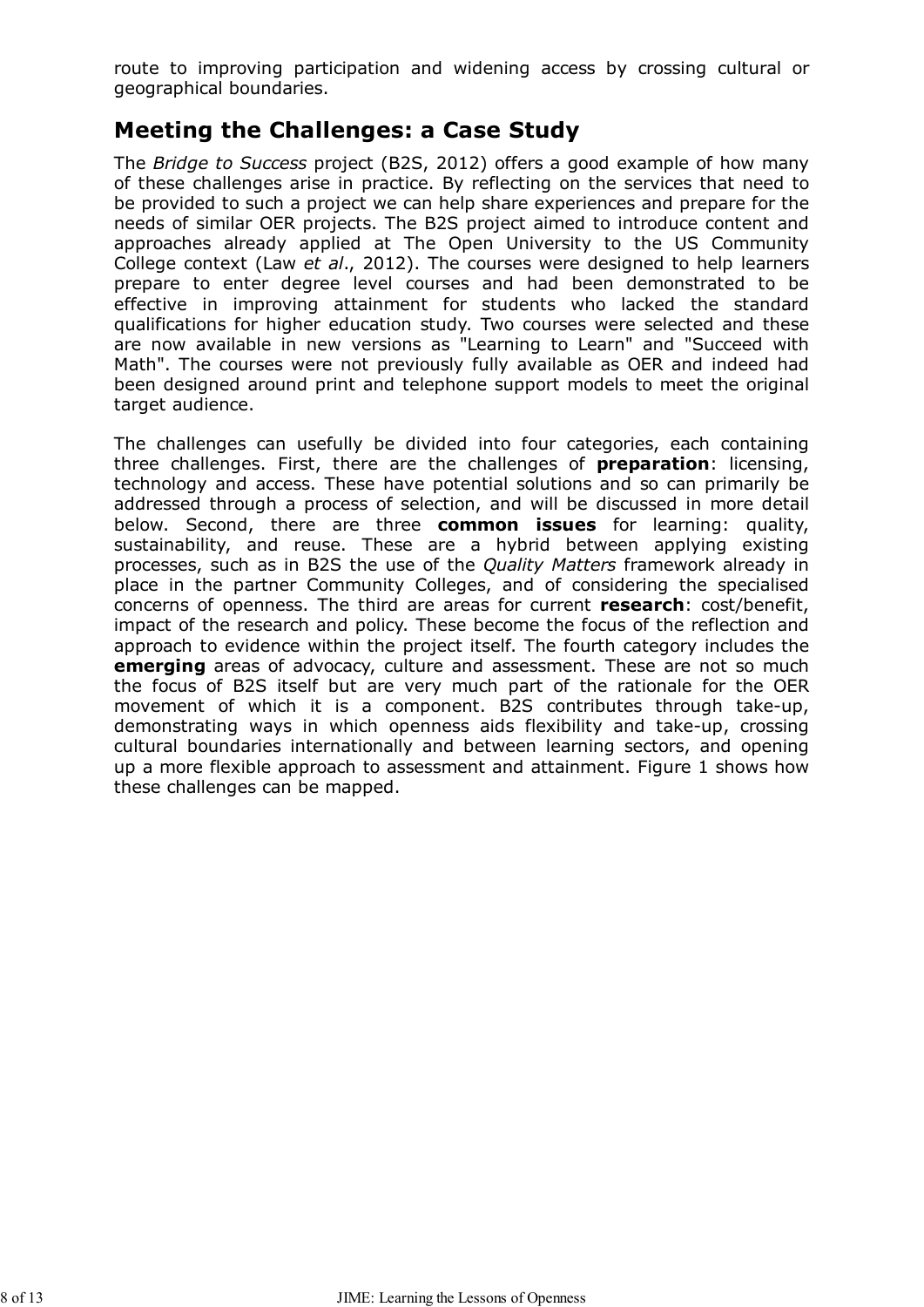

### **Preparing for Openness**

Each of these categories could be examined in more detail. We will concentrate here on the three challenges within the first group (preparation) and look at how they indicate a way forward based on the services and support needed for working on open projects.

*Licensing:* for B2S we have mandated use of the CC-BY licence (Creative Commons, 2012). This is now the most popular licence for OER as it allows wide use without additional clarification while retaining reference back to the originator but not insisting on imposing a "sharealike" condition that could inhibit remixing with other material with a more restrictive licence. For some cases the non-commercial (NC) licence is preferred as it extends a message of free of cost use and avoids potentially misleading representation of open content. The particular challenge for us as a partnership was to match the existing preference of NC by The Open University to the use of CC-BY across the funded projects. This example serves to highlight accepted choices where issues still need to be understood.

*Technology:* B2S was prepared to consider other platform choices but selected the existing LabSpace provided as part of *OpenLearn* from The Open University (a Moodle-based system). This has proved to be strong in supporting multiple versions of content through a shared editing approach and direct support for learners. While the platform was developed some time ago it proved well suited to the B2S case, meeting the project's requirements for remixable materials, support for individual open learning together with ways to group those learners into cohorts, and tracking data.

*Access:* in B2S there are access challenges of discoverability and accessibility. Discoverability is addressed by siting content with other OER and by identifying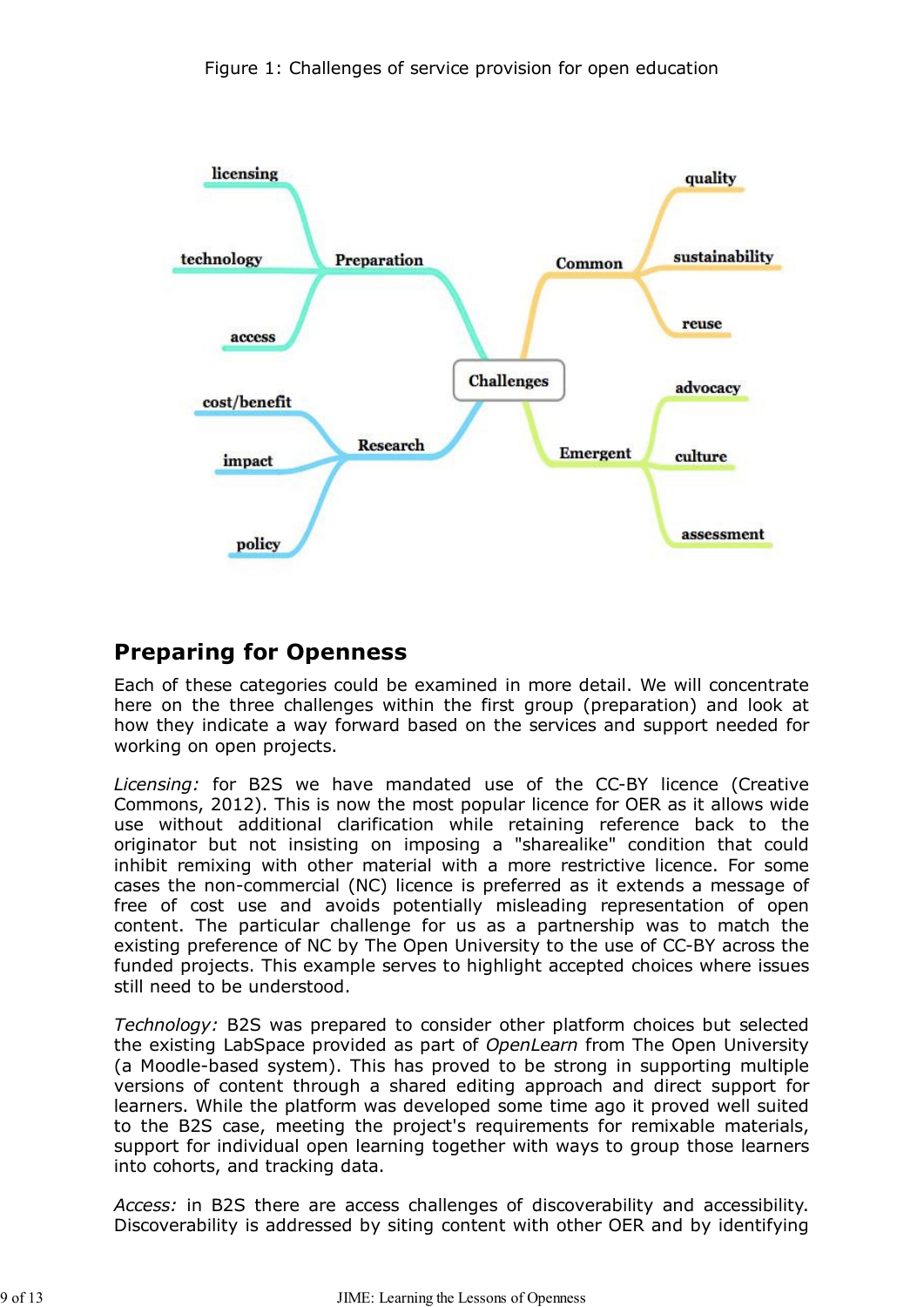and working with appropriate pilots. Accessibility is particularly important in the context of material that is not only open for use but part of an offering to identified students. Workshops involving specialists in accessibility helped those involved consider approaches to access, while a process of developmental testing by the accessibility team attached to The Open University's Institute of Educational Technology identified any issues in the resulting material. An important side effect was to reconsider the features of the underlying LabSpace platform and recognise revisions that could be prioritised and then implemented. Making platform rather than content changes to improve usability and accessibility has brought benefits for all users not just those working with B2S content.

### **Services for Open Education**

Open Education clearly has its challenges, some of which we are starting to know how to overcome, others of which are emerging as the field progresses and increases its ambitions for change. In working across *OLnet* and applying what we have learnt in B2S one can identify the range of services that are needed, and the collective way in which they might be met. A tentative list of such services and the way they interoperate is given below.

- *Supporting the practicalities of OER:* The successful adoption of OER 1. requires some practical skills and information. A base of expertise (or routes to expertise) needs to be established for technical, management, and pedagogical processes associated with the successful conversion of course material.
- *A technology base for OER:* There is recognition that there is a need for 2. underlying technology and shared platforms. Existing work needs to be revisited and enhanced to provide an immediate answer to project needs.
- *Shared staff development resources:* Drawing on the experience of 3. projects such as Bridge to Success, support can be provided by referring best practice and advice on running pilots, surveying instructors, students and other stakeholders. Such knowledge can be conveyed through staff development designed as OER courses (e.g. School of Open, 2012).
- *A Fellowships "Plus" programme:* Persistent links can be established 4. through collaboration that follows activity support through fellowships. A similar fellowship approach has been very successful both in *OLnet* and the UK-based Support Centre for Open Resources in Education (SCORE).
- *Collective action on a regional or sector basis:* This may operate as an 5. extension of the fellowship model but at an institutional scale. The open collaboration that is possible around OER means that connections do not all need the same funding source, or the same motivations, to work together.
- *Providing a source for evidence of OER value and impact:* Evidence about 6. OER needs to demonstrate validity through collective intelligence, curation and peer review, while remaining open to contributions and use by all. The service developed by *OLnet (OER Evidence Hub, 2012)* shows the potential and interest in a shared research base which links practical outcomes and data from a range of projects and initiatives.

# **Conclusion**

We have set out the central challenges for the OER movement in the form of twelve key issues which, in spite of some overlap and interconnectedness, form a framework which can be understood to apply flexibly to a range of stakeholders. We showed how the range of challenges may be subsumed into four higher level categories which may be of use to those considering ways to improve their service provision and strategic support of OER. The work on Bridge to Success illustrated how those factors can apply within one of those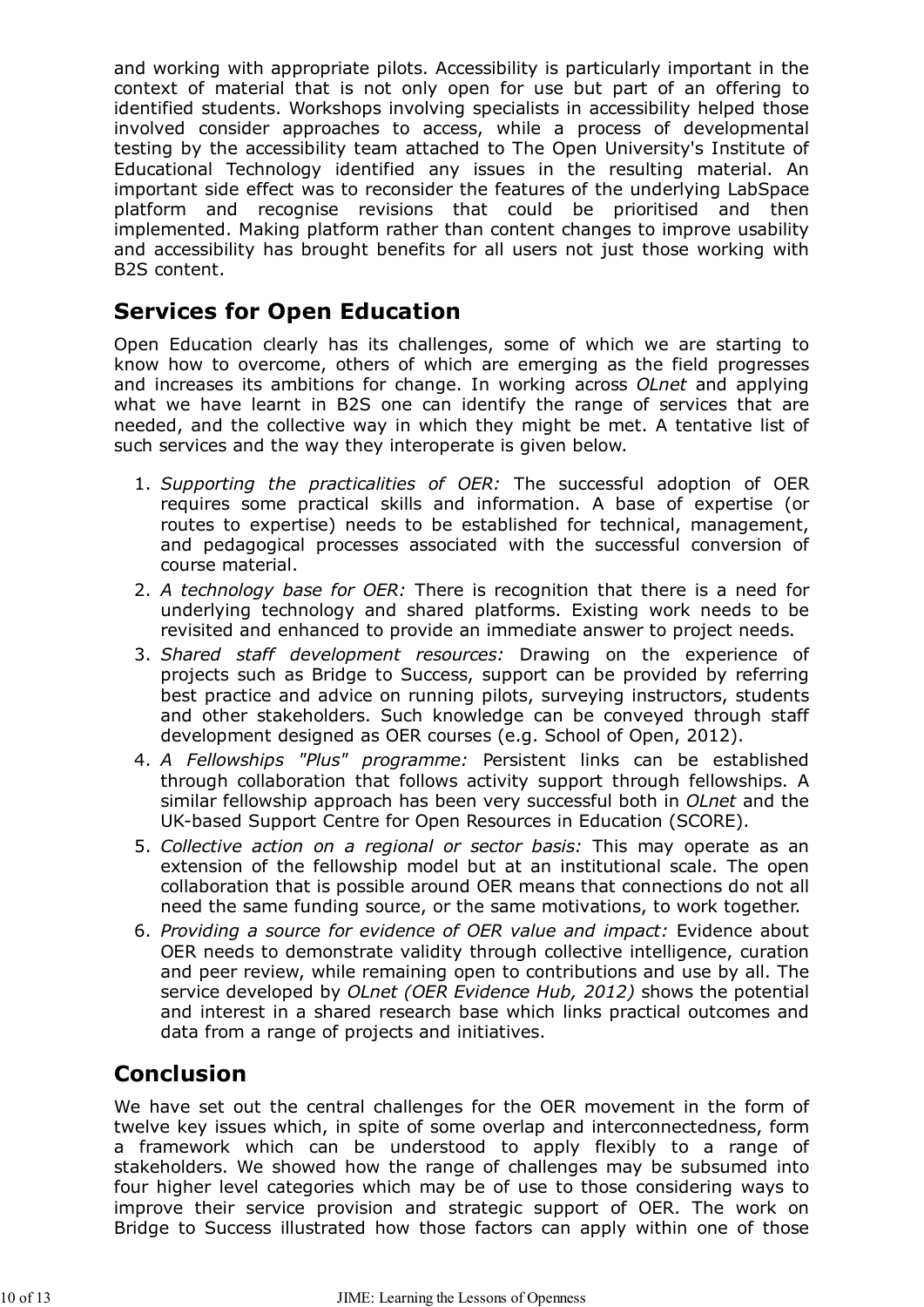categories and for one project.

As decisions are made to adopt OER, practical guidance is needed and key factors can be identified with reasonable confidence and a range of services envisioned that enable common approaches to tackling challenges. Our findings highlight the potential for impact of OER on policy and on practice in education but also confirm weaknesses in the evidence base. In order to help new projects and initiatives to make good choices as they work with Open Educational Practices, the way forward is to accept some of these partial pieces of evidence while making their basis clear and understanding the contexts in which they can apply. Readers are invited to contribute to the evidence base and the ongoing debate at the OER Evidence Hub (http://ci.olnet.org).

### **References**

Achieve (2011). *Rubrics for Evaluating Open Education Resource (OER) Objects.* http://www.achieve.org/files/AchieveOERRubrics.pdf accessed March 10, 2012.

B2S (2012) *Bridge to Success*. http://b2s.aacc.edu accessed March 13, 2012.

Boyd, D. (2008). Open-access is the future: boycott locked-down academic journals. *Apophenia*. http://www.zephoria.org/thoughts/archives/2008/02 /06/openaccess\_is\_t.html accessed March 13, 2012.

CCCS (2012). Common Core State Standards Initiative: About the Standards. http://www.corestandards.org/about-the-standards accessed October 9, 2012.

Chesbrough, W.H. (2003). The Era of Open Innovation. *MIT SLOAN Management Review*, Vol. 44, No. 3, pp 35-41. http://sloanreview.mit.edu/files /2011/06/INS0111-Top-TenInnovation.pdf#page=37 accessed March 13, 2012.

Connexions (2012) http://cnx.org/ accessed March 13, 2012.

Creative Commons (2012). *Attribution 2.0 Generic (CC BY 2.0).* http://creativecommons.org/licenses/by/2.0/ accessed March 15, 2012

Green, C. (2011). *Publishers Criticize Federal Investment in Open Educational Resources.* http://blog.oer.sbctc.edu/2011\_05\_01\_archive.html accessed March 10, 2012.

Daniels, J. (2012). Making Sense of MOOCs: Musings in a maze of myth, paradox and possibility. Seoul: Korean National Open University.

Deimann, M. & Farrow, R. (2012) *Bildung* as a critical foundation for open education*.* Open Education: Beyond Content. October 16-18, Vancouver, Canada.

De Liddo, A. (2011). *Survey: What are the key challenges for the OER movement?* http://www.olnet.org/content/survey-what-are-key-challengesoer-movement accessed February 5, 2012.

De Liddo, A., Buckingham Shum, S., McAndrew, P., and Farrow, R. (2012). The Open Education Evidence Hub: A Collective Intelligence Tool for Evidence Based Policy. In *Proceedings of Cambridge 2012: Innovation and Impact -Openly Collaborating to Enhance Education*. Cambridge, UK.

Google (2012). *OER Advocacy Coalition.* http://groups.google.com/group /oer-advocacy-coalition/about?hl=en accessed March 10, 2012.

Hampson, K. (2011). *The Search for Sustainable OER.*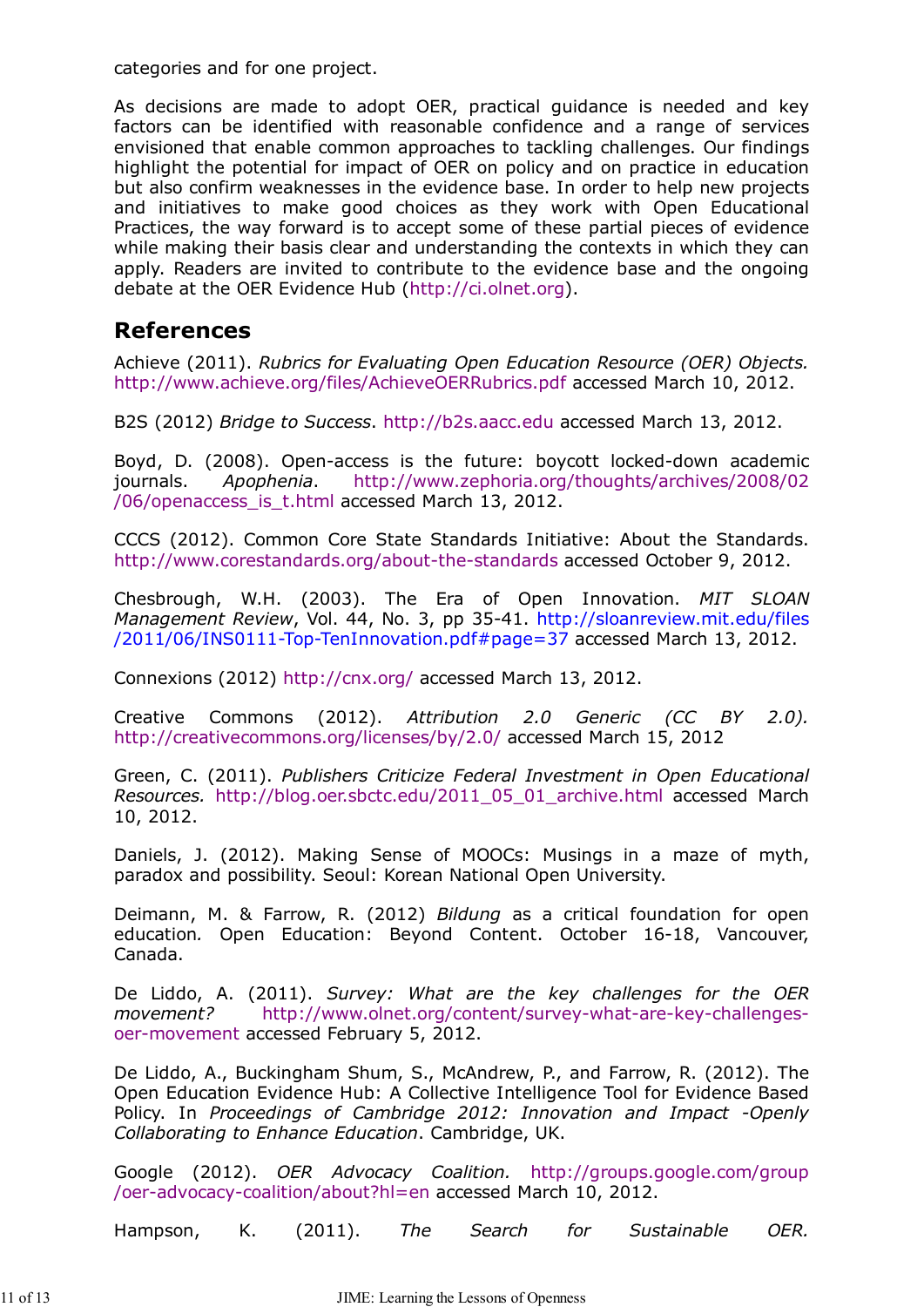http://todayscampus.com/article/The Search for Sustainable OER accessed March 10, 2012.

Keller, J. (2011). Publishers Criticize Federal Investment in Open Educational Resources. *Chronicle of Higher Education*. May 24th. http://chronicle.com/blogs /wiredcampus/publishers-criticize-federal-investment-in-openeducationalresources/31483 accessed March 10, 2012.

Kanwar, A. Balasubramanian, K & Umar, A. (2010). Toward Sustainable Open Education Resources: A Perspective from the Global South. American Journal of Distance Education, 24, 65-60.

Law, P., McAndrew, P., Law, A., Warner, K., Runyon, J., Lascu, D. and Muramatsu, B. (2012) A Bridge to Success. In *Proceedings of OCWC 2012: Innovation and Impact - Openly Collaborating to Enhance Education*. Cambridge, UK.

Lovett, M., Meyer, O., and Thille, C. (2008). The Open Learning Initiative: Measuring the Effectiveness of the OLI Statistics Course in Accelerating Student Learning. *Journal of Interactive Media in Education.* http://jime.open.ac.uk /2008/14/ accessed March 13, 2012.

McAndrew, P. (2010). Defining openness: updating the concept of "open" for a connected world. *Journal of interactive Media in Education*. http://jime.open.ac.uk/article/2010-10 accessed March 14, 2012.

McAndrew, P., Santos, A., Lane, A., Godwin, S., Okada, A., Wilson, T., Connolly, T., Ferreira, G., Buckingham Shum, S., Bretts, J. & Webb, R. (2009).*OpenLearn Research Report 2006-2008.* The Open University, Milton Keynes, England. http://oro.open.ac.uk/17513/ accessed October 25, 2012.

McGill, L., Falconer, I., Beetham, H. and Littlejohn, A. (2012). Briefing Paper: Open practice across sectors. JISC. http://oersynth.pbworks.com/w/page /49655750/OpenPracticeAcrossSectors accessed October 9, 2012.

Mozilla (2012). *Badges*. http://wiki.mozilla.org/Badges accessed March 14, 2012.

Nielsen, M. (2011). The New Einsteins Will Be Scientists Who Share. *The Wall Street Journal*. October 29. http://online.wsj.com/article /SB10001424052970204644504576653573191370088.html accessed March 13, 2012.

OER Evidence Hub (2012) *Evidence Hub for Open Education.* http://ci.olnet.org accessed March 13, 2012.

OERGlue (2012). http://blog.oerglue.com/about/ accessed October 30th, 2012.

OERtest (2011). *Testing an Open Education Resource Framework for Europe - Briefing papers for OER assessment testing.* http://cronos.ugr.es/oertest/output /D3.1\_Briefing\_Papers\_for\_OER\_Assessment\_testing.pdf accessed March 10, 2012.

OPAL (2012). Open Educational Quality Initiative. http://www.oer-quality.org accessed October 9, 2012.

OpenLearn (2012). http://www.open.edu/openlearn accessed March 13, 2012

OpenStudy (2012). http://openstudy.com accessed March 13, 2012.

Ossiannilsson, E. & Creelman, A. (2011). Quality improvement of the use of OER